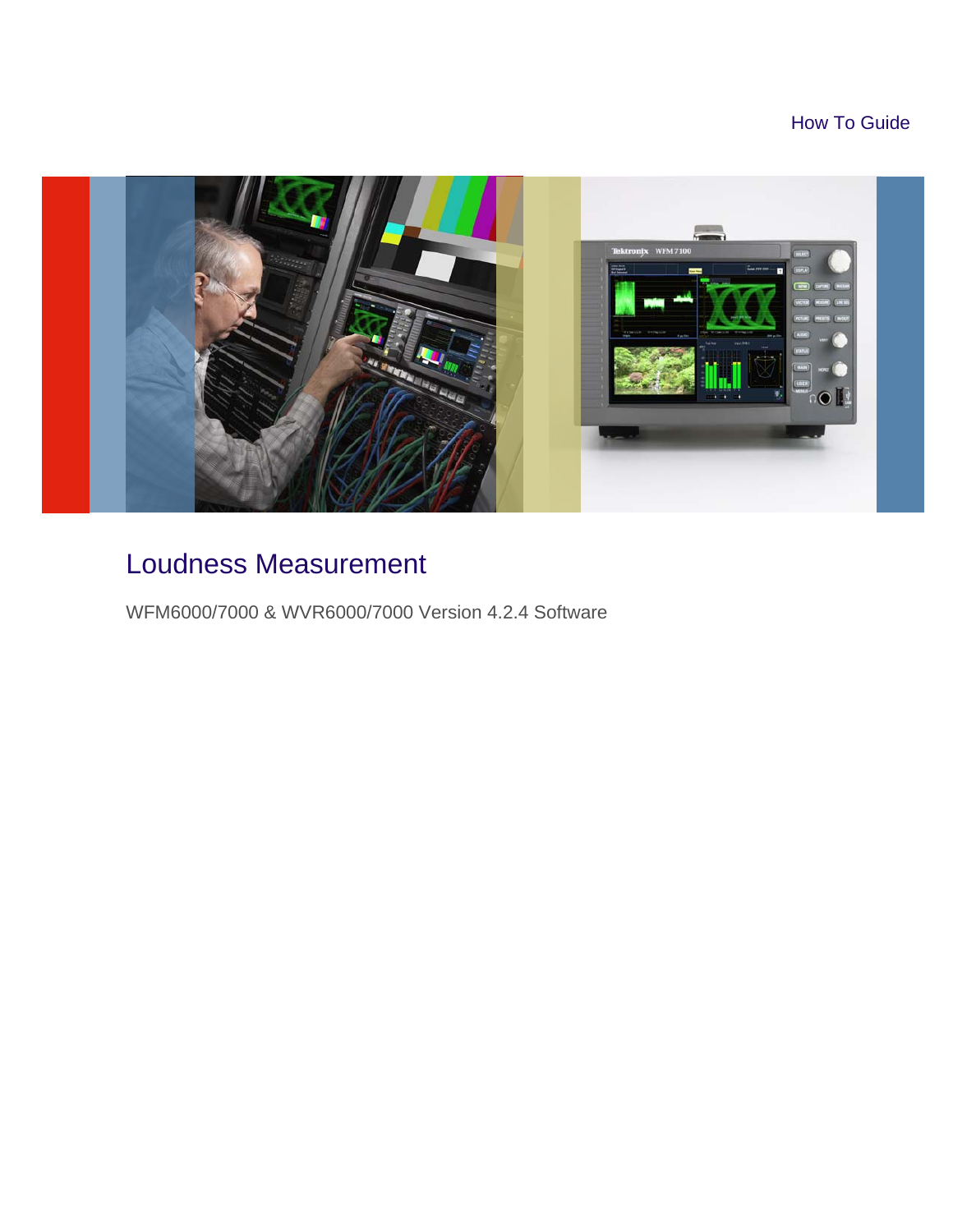### **What is Loudness?**

Overall loudness of a program needs to be maintained within the listening environment. If there are significant variations between programs or between channels, the user will invariably have to reach for the remote control to change the volume to a suitable listening level. This can lead to user frustration as they have to constantly change the volume control between programs and between channels. The broadcast chain needs to maintain a suitable average loudness for the various programs they are transmitting.

Loudness is a subjective measurement and is primarily a psychological correlation with the physical intensity of the audio signal. Different people will perceive the loudness of the signal differently and therefore a variety of techniques have been used to characterize the overall loudness of the signal. The ITU-R BS.1770 standard (algorithms to measure audio program loudness and true-peak audio levels) is one method for measuring loudness within broadcast environments. This methodology use a RLB weighting curve which is a specific high pass filter defined within the standard. To configure this measurement within the waveform monitor the following steps are recommended.



Figure 1. Audio Monitoring & Measurement.

## **How To Configure the Loudness Measurements**

- 1. Select one of the tiles (1,2,3 or 4) and press the **AUDIO** button
- 2. Push and Hold the **AUDIO** button to enable the menu
- 3. Select the Audio input which you wish to use for the measurement and monitoring of the audio signal. Selection of AES A, AES B, Embedded, Dolby 1-4 (Option DDE required) are allowed depending on the audio options installed in the instrument.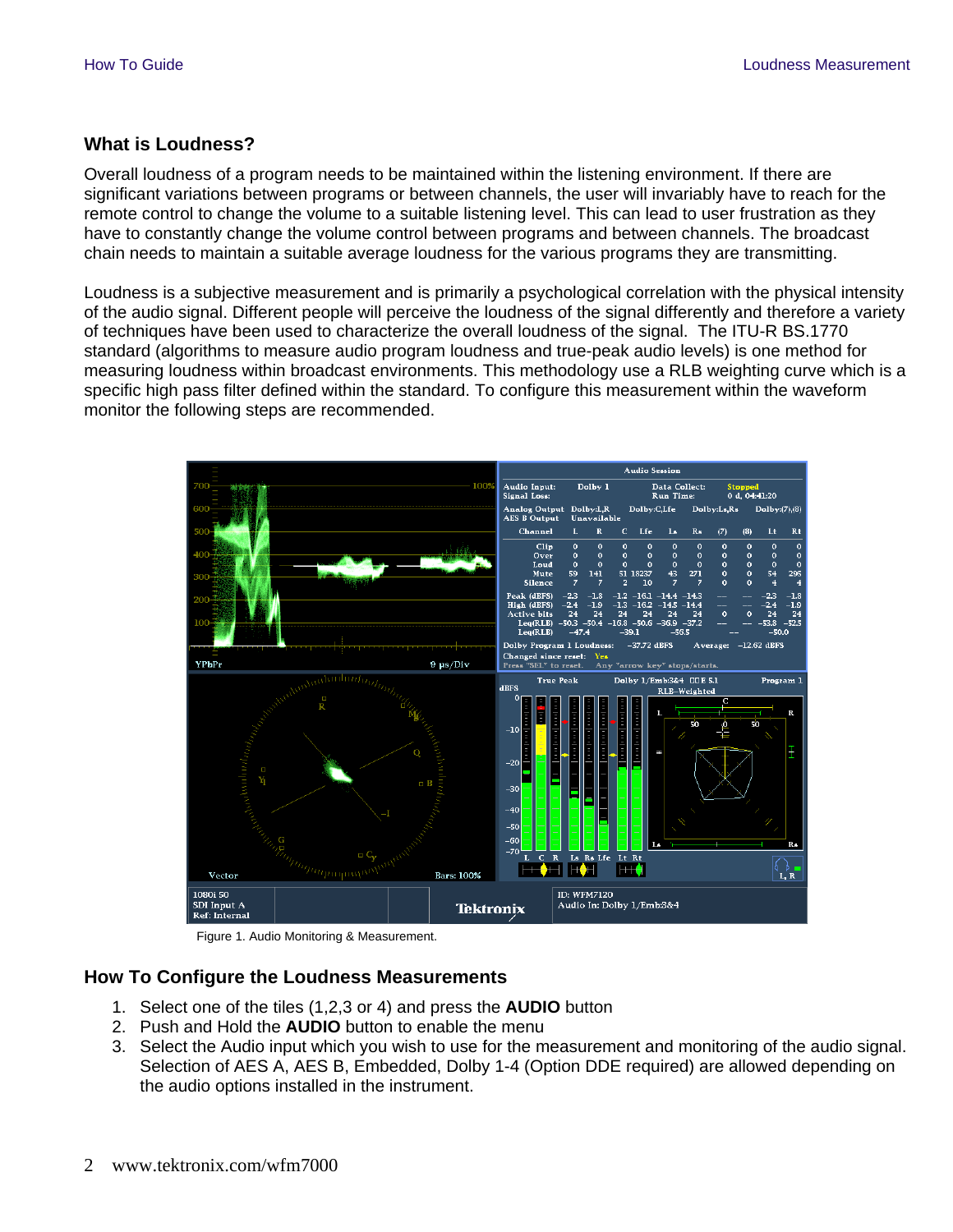- 4. To configure the loudness measurement the appropriate Loudness Filter should be selected from the **AUDIO** menu. To conform to ITU-R BS.1770 the RLB filter should be selected.
- 5. Select one of the tiles (1,2,3 or 4) to be used for the **Audio Session**. Press the **STATUS** button.
- 6. Push and Hold the **STATUS** button to bring up the menu scroll through the menu to select **Display Type** and select the **Audio Session** for the display. The loudness measurement can be made over a short duration (10 seconds) or a long duration which is based on the duration of the audio session. Typically the long duration is selected for the measurement from the **Audio Session** menu.
- 7. Within the **Audio Session** menu navigate to the **Loudness Avg** and select **Long**.



Figure 2. Audio Loudness Configuration.

**QUICK TIP:** While the Audio Session display is the active tile (tile with bright blue border) the **arrow keys** and **SEL** allow control of the audio session duration. Press the **Left** or **Right arrow** keys to stop or start the session duration. Press **SEL** to reset the session to zero.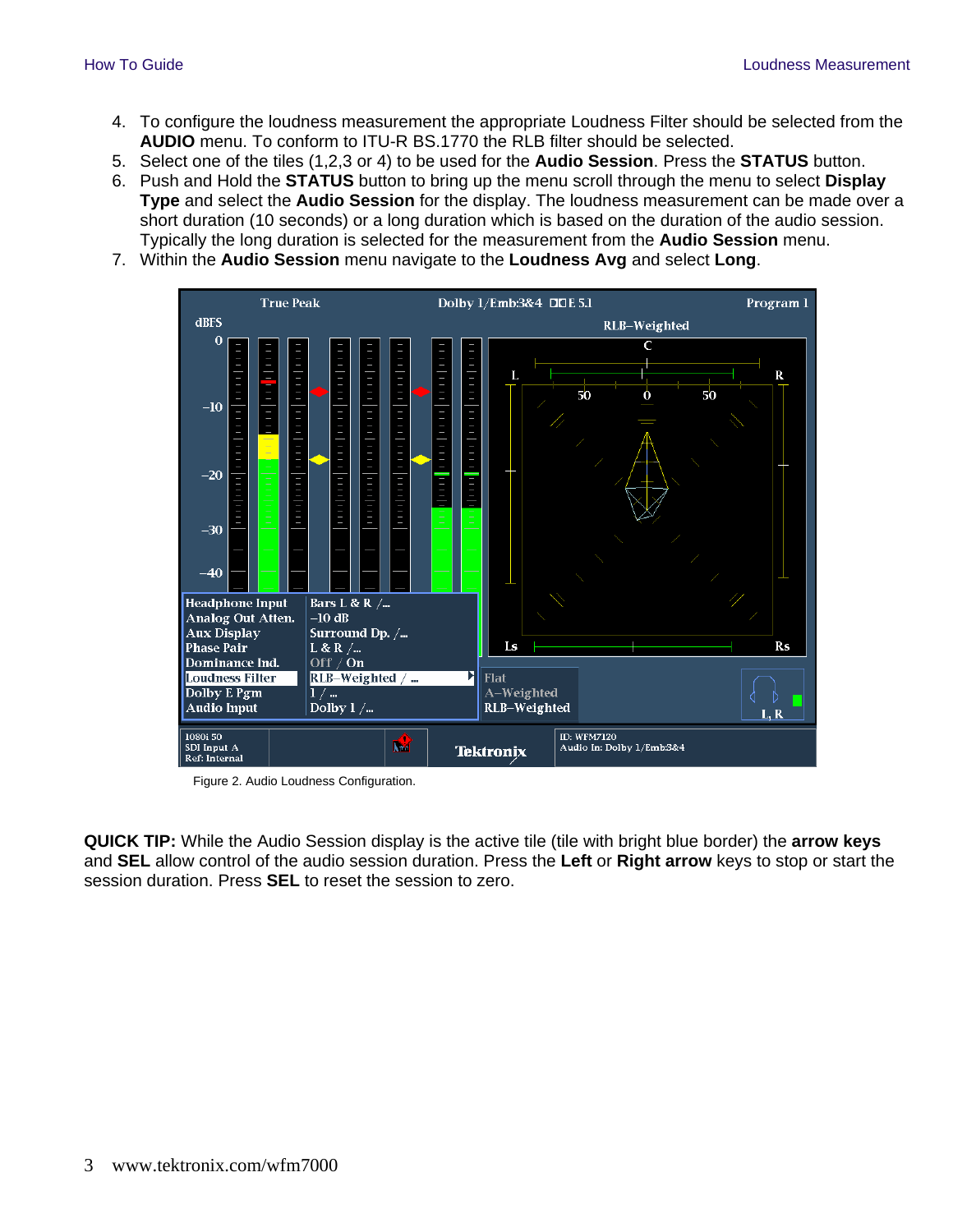| <b>Audio Session</b>                                                                                              |              |                                  |                |                                   |                  |                            |                                          |                                  |                         |                |  |
|-------------------------------------------------------------------------------------------------------------------|--------------|----------------------------------|----------------|-----------------------------------|------------------|----------------------------|------------------------------------------|----------------------------------|-------------------------|----------------|--|
| <b>Audio Input:</b><br><b>Signal Loss:</b>                                                                        |              | Dolby 1                          |                | Data Collect:<br><b>Run Time:</b> |                  |                            |                                          | <b>Stopped</b><br>0 d, 04:41:24  |                         |                |  |
| <b>Analog Output</b><br><b>AES B Output</b>                                                                       |              | Dolby:LR<br>Dolby:L <sub>R</sub> |                | Dolby:C,Lfe<br>Dolby:C,Lfe        |                  | Dolby:Ls,Rs<br>Dolby:Ls,Rs |                                          | Dolly:(7),(8)<br>Dolby: (7), (8) |                         |                |  |
| <b>Channel</b>                                                                                                    | L            | $\mathbf{R}$                     | $\mathbf C$    | Lfe.                              | Ls               | R <sub>S</sub>             | (7)                                      | (8)                              | It                      | $R$ t          |  |
| Clip                                                                                                              | $\mathbf{0}$ | $\theta$                         | $\theta$       | $\mathbf{0}$                      | $\mathbf{0}$     | $\mathbf{0}$               | $\theta$                                 | $\theta$                         | $\theta$                | $\mathbf{0}$   |  |
| Over                                                                                                              | $\Omega$     | $\Omega$                         | $\Omega$       | $\Omega$                          | $\Omega$         | $\Omega$                   | $\Omega$                                 | $\Omega$                         | $\Omega$                | $\Omega$       |  |
| Loud                                                                                                              | $\Omega$     | $\theta$                         | $\Omega$       | $\Omega$                          | $\theta$         | $\theta$                   | $\mathbf 0$                              | $\theta$                         | $\mathbf{0}$            | $\mathbf 0$    |  |
| <b>Mute</b>                                                                                                       | 59           | 141                              | 51             | 18237                             | 43               | 271                        | $\Omega$                                 | $\theta$                         | 54                      | 295            |  |
| <b>Silence</b>                                                                                                    | 7            | 7                                | $\overline{2}$ | 10                                | $\overline{7}$   | 7                          | $\Omega$                                 | $\Omega$                         | $\overline{\mathbf{4}}$ | $\overline{4}$ |  |
| Peak (dBFS)                                                                                                       | $-2.3$       | $-1.8$                           | $-1.2$         | $-16.1$                           | $-14.4$          | $-14.3$                    |                                          |                                  | $-2.3$                  | $-1.8$         |  |
| High (dBFS)                                                                                                       | $-2.4$       | $-1.9$                           | $-1.3$         | $-16.2$                           | $-14.5$          | $-14.4$                    |                                          | $-$                              | $-2.4$                  | $-1.9$         |  |
| <b>Active bits</b>                                                                                                | 24           | 24                               | 24             | 24                                | 24               | 24                         | $\Omega$                                 | $\theta$                         | 24                      | 24             |  |
| Leq(RLB)                                                                                                          | $-50.2$      | $-50.3$                          | $-16.8$        | $-50.4$                           | $-36.9$          | $-37.2$                    |                                          |                                  | $-53.8$                 | $-52.5$        |  |
| Leq(RLB)                                                                                                          |              | $-47.3$                          |                | $-39.0$                           |                  | $-56.3$                    |                                          |                                  |                         | $-50.0$        |  |
| <b>Display Type</b><br>Audio Session /<br><b>Mute Alarms</b><br>On $/$ Off<br><b>Loudness Avg</b><br>long / short |              |                                  |                |                                   | Average:         | $-12.23$ dBFS              |                                          |                                  |                         |                |  |
| <b>All Sessions Reset</b>                                                                                         |              | <b>Press SEL to Reset</b>        |                |                                   |                  |                            |                                          |                                  |                         |                |  |
| <b>All Sessions Stop</b><br>Press SEL to Stop                                                                     |              |                                  |                |                                   |                  |                            |                                          |                                  |                         |                |  |
| <b>All Sessions Start</b>                                                                                         |              | <b>Press SEL to Start</b>        |                | /starts.                          |                  |                            |                                          |                                  |                         |                |  |
| 1080i 50<br>SDI Input A<br><b>Ref: Internal</b>                                                                   |              |                                  |                |                                   | <b>Tektronix</b> |                            | ID: WFM7120<br>Audio In: Dolby 1/Emb:3&4 |                                  |                         |                |  |

Figure 3. Audio Session Display showing Submenu

#### **Understanding the Audio Session Display**

The Audio Session display provides a summary of audio measurements made on the audio signals during the session. The display shows the selected audio input and the configuration of the mapping of the analog and AES outputs. A summary of statistics for number of Clips, Over, Mute, Silence and Loud that have occurred during the time of the audio session. During the session the maximum Peak and High audio levels are recorded for each channel that occurred for the duration of the audio session.

#### **NOTE:**

**Peak (dBFS)—**The True Peak signal level measured on the channel.

**High (dBFS)—**The highest signal level measured by the signal level meter. The level meter response is based on the Ballistics setting. If ballistics is set to True Peak, this readout will be the same as the Peak readout.

There are a series of Loudness measurements made over the duration of the audio session. These values may depend on the setting of the Loudness Avg between "long" averaged over the entire session and "short" averaged over a 10 second rolling interval. The loudness measurement also depends on the Loudness Filter setting set in the Audio menu. A setting of **Flat** is denoted by Leq, **A-Weighting** is denoted by Leq(A) and the **RLB** filter is denoted by Leq(RLB). A loudness measurement is recorded for each individual audio channel and loudness of each channel pair.

If a Dolby signal is selected then additionally Dolby Program (number) Loudness and Average loudness are also shown. These Dolby Loudness values are a summation of all the channels which are selected within the Configuration menu for the Audio Input / Outputs.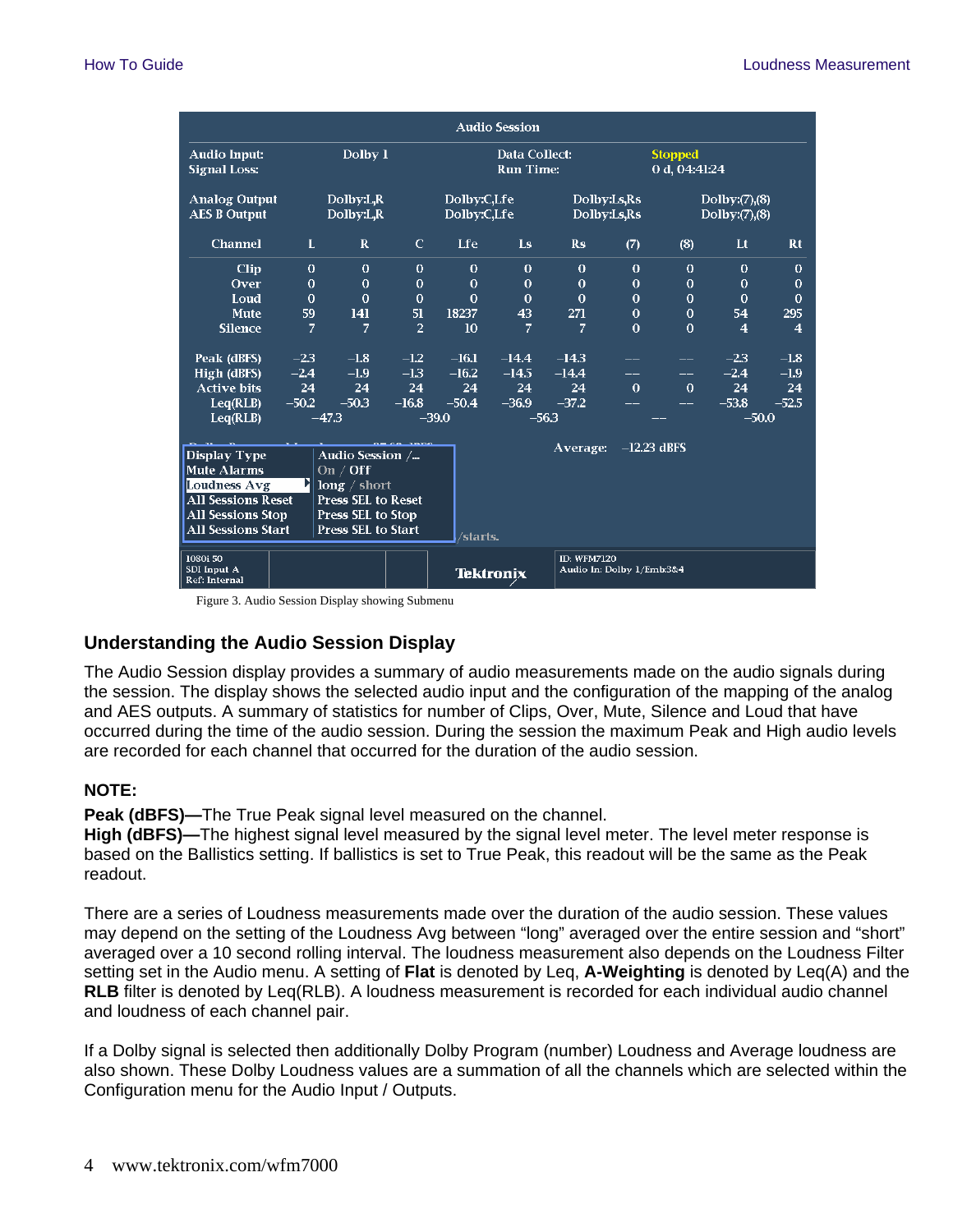#### **NOTE:**

**Dolby Program Loudness—**Represents the running average loudness for selected channels from the current Dolby program. This value is derived over the entire session, so the sample period is infinite. It is also known as the "long" loudness average.

**Average—**Represents the running average loudness for selected channels from the current Dolby program. This value is derived from a 10-second rolling average. It is also known as the "short" loudness average or "Dolby average loudness".

| <b>Audio Session</b>                                        |                                  |              |                |                                   |                  |                            |                                                 |                                  |                |                         |  |
|-------------------------------------------------------------|----------------------------------|--------------|----------------|-----------------------------------|------------------|----------------------------|-------------------------------------------------|----------------------------------|----------------|-------------------------|--|
| <b>Audio Input:</b><br><b>Signal Loss:</b>                  |                                  | Dolby 1      |                | Data Collect:<br><b>Run Time:</b> |                  |                            |                                                 | <b>Stopped</b><br>0 d, 04:41:24  |                |                         |  |
| <b>Analog Output</b><br><b>AES B Output</b>                 | Dolby:LR<br>Dolby:L <sub>R</sub> |              |                | Dolby:C,Lfe<br>Dolby:C,Lfe        |                  | Dolby:Ls,Rs<br>Dolby:Ls,Rs |                                                 | Dolby: (7), (8)<br>Dolly:(7),(8) |                |                         |  |
| <b>Channel</b>                                              | L                                | $\mathbf{R}$ | $\mathbf C$    | Lfe                               | Ls               | $\mathbf{Rs}$              | (7)                                             | (8)                              | Lt             | <b>Rt</b>               |  |
| Clip                                                        | $\Omega$                         | $\Omega$     | $\Omega$       | $\Omega$                          | $\Omega$         | $\Omega$                   | $\Omega$                                        | $\Omega$                         | $\Omega$       | $\Omega$                |  |
| Over                                                        | $\Omega$                         | $\Omega$     | $\mathbf{0}$   | $\theta$                          | $\mathbf{0}$     | $\Omega$                   | $\Omega$                                        | $\mathbf 0$                      | $\bf{0}$       | $\mathbf{0}$            |  |
| Loud                                                        | $\Omega$                         | $\Omega$     | $\mathbf 0$    | $\Omega$                          | $\Omega$         | $\Omega$                   | $\Omega$                                        | $\mathbf 0$                      | $\Omega$       | $\Omega$                |  |
| <b>Mute</b>                                                 | 59                               | 141          | 51             | 18237                             | 43               | 271                        | $\mathbf{0}$                                    | $\mathbf 0$                      | 54             | 295                     |  |
| <b>Silence</b>                                              | $\overline{7}$                   | 7            | $\overline{2}$ | 10                                | $\overline{7}$   | 7                          | $\theta$                                        | $\mathbf 0$                      | $\overline{4}$ | $\overline{\mathbf{4}}$ |  |
| Peak (dBFS)                                                 | $-2.3$                           | $-1.8$       | $-1.2$         | $-16.1$                           | $-14.4$          | $-14.3$                    |                                                 |                                  | $-2.3$         | $-1.8$                  |  |
| High (dBFS)                                                 | $-2.4$                           | $-1.9$       | $-1.3$         | $-16.2$                           | $-14.5$          | $-14.4$                    |                                                 | --                               | $-2.4$         | $-1.9$                  |  |
| <b>Active bits</b>                                          | $\Omega$                         | $\mathbf 0$  | 24             | $\theta$                          | $\mathbf 0$      | $\Omega$                   | $\theta$                                        | $\mathbf{0}$                     | 24             | 24                      |  |
| Leq(RLB)                                                    | $-50.2$                          | $-50.3$      | $-16.8$        | $-50.4$                           | $-36.9$          | $-37.2$                    |                                                 |                                  | $-53.8$        | $-52.5$                 |  |
| Leq(RLB)                                                    | $-473$                           |              |                | $-39.0$                           | $-56.3$          |                            |                                                 |                                  | $-50.0$        |                         |  |
| Dolby Program 1 Loudness:                                   |                                  |              | $-37.68$ dBFS  |                                   |                  | Average:                   | $-12.23$ dBFS                                   |                                  |                |                         |  |
|                                                             |                                  |              |                |                                   |                  |                            |                                                 |                                  |                |                         |  |
| <b>Changed since reset:</b><br>Press "SEL" to reset.        |                                  | <b>Yes</b>   |                | Any "arrow key" stops/starts.     |                  |                            |                                                 |                                  |                |                         |  |
| 1080i 50<br><b>R</b><br>SDI Input A<br><b>Ref: Internal</b> |                                  |              |                |                                   | <b>Tektronix</b> |                            | <b>ID: WFM7120</b><br>Audio In: Dolby 1/Emb:3&4 |                                  |                |                         |  |

Figure 4. Audio Session Display.

To view the channels which are currently used, select the **CONFIG** button and navigate to the Audio Inputs /Outputs menu and press the right arrow to enter the submenu. Scroll down to the Loudness channels menu and Press **SEL**. This will display a menu of the currently selected audio channels which comprise the summation of the Dolby Program and Average Loudness measurements.

**QUICK TIP:** Pressing the **HELP** button on the waveform monitor not only provides useful information on each feature within the waveform monitor, but also provides a wealth of technical information on various topics.